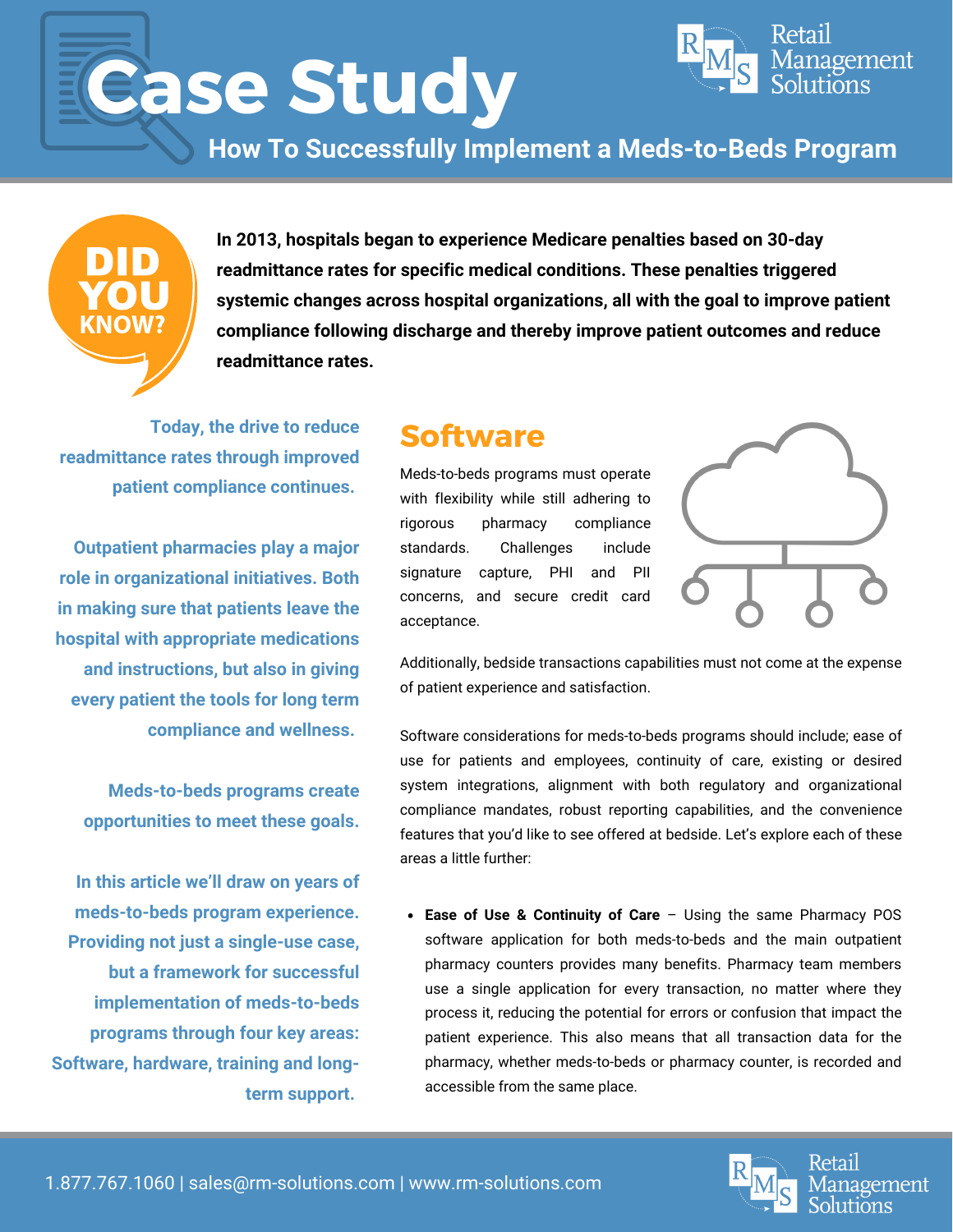



- **Software Integrations** Pharmacy POS software is a specialized offering. Meds-to-beds programs add another layer of complexity and necessary vendor expertise. Organizational requirements for specific system integrations, such as pharmacy system or credit card vendor should be taken into account. Also keep in mind future compatibility should one of those systems change. For example, if the organization changes pharmacy system providers, does the meds-to-beds program then have to be entirely re-worked to accommodate this change? Or can a software adapt to potential future changes?
- **Compliance** Organizations should understand how pertinent data (like PII, PHI and PCI) is kept safe and secure with any software. And whether any special organizational requirements can be easily met.
- **Reporting** Important data is gathered during any transaction, including meds-to-beds transactions. Many departments within a hospital organization need access to this data. From auditing and compliance, to accounting and leadership. Pharmacies should understand how data will be accessible to all involved parties and know that the data collected meets the needs of each department.
- **Functionality** Many meds-to-beds programs have grown beyond a basic bedside transaction. Counselling is an important part of any meds to beds initiative. Pharmacies should consider how they will complete this important step and evaluate software compatibility with that plan. Sales of often purchased OTC products, or supplement recommendations based on prescription induced nutrient depletion can also be completed in tandem with the prescription sale. Organizations may also consider functionality such as emailed receipts for improved convenience.

## **Hardware**

Meds-to-beds programs must include a hardware & technology scheme that both supports program goals and meets organizational requirements. This can be challenging so early attention to this detail will help streamline program implementation. The first determination is whether there are any organizational requirements or restrictions that will reduce options for acquiring hardware. These often range from wireless access requirements, to minimum hardware specifications, or sourcing stipulations.



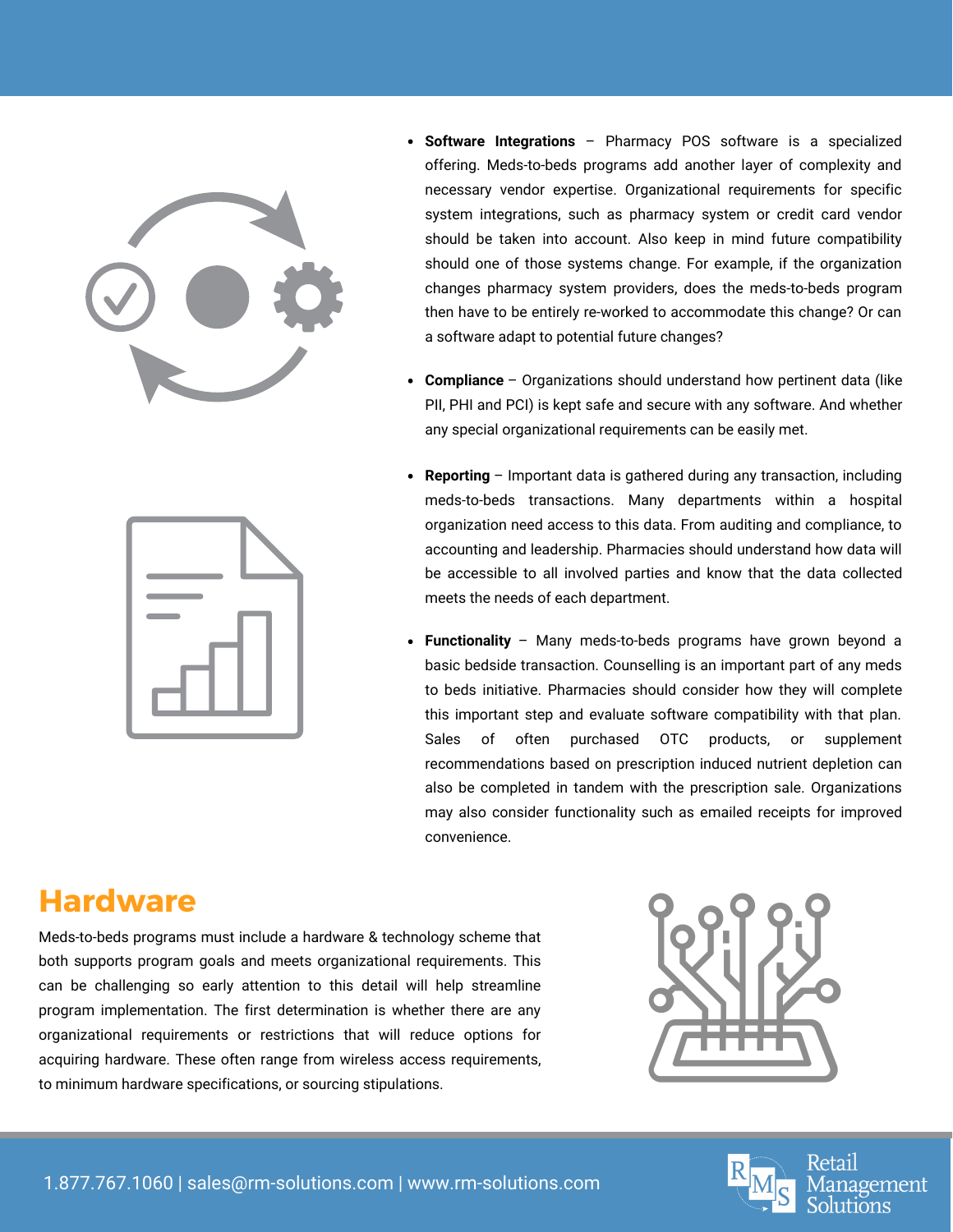Hardware should also be chosen in partnership with the software provider. While it is a separate component of the program, solutions providers may have a preferred option or range of options that fit with the functionality offered while accounting for organizational requirements and program goals.

Traditionally, hardware for meds-to-beds should include a method for electronic signature capture, physical receipt printing, barcode scanning, and payment acceptance. Credit card processing options will often need to allow for implementation of a validated point-to-point encryption (P2PE) solution to reduce payment card industry (PCI) compliance scope. Although payment acceptance is a function of the software, hardware components are inextricably linked to credit card processing.







# **Training**

Implementation and training are core components for long term meds-tobeds program success. For any meds-to-beds program, the desired outcome and experience should be fully considered prior to implementation. Outlining goals enables a program launch built with those goals in mind. Pharmacy and meds-to-beds teams should be prepared to train in the following areas:

- **Program Workflow & Goals** A comprehensive meds-to-beds program workflow should cover touchpoints from the time a patient is admitted, until the moment they receive their prescriptions at discharge. Each member of the patient care team should know and understand their role in the meds-to-beds initiative as well as the benefits to patients. This A to Z approach contributes to better program participation across the board. One RMS customer notes that that patients are asked during admission if they would like to use outpatient prescription Case Study Meds-to-Beds In 2012, RMS launched the very first pharmacy meds-tobeds products. Today, Meds-to-beds by RMS leads the way as a patient centric and innovative solution. dispensing. Others identify participants while preparing for discharge. Yet another option takes this a step further and bills meds-to-beds as an "opt out" instead of an "opt in".
- **Hardware & Software** Meds-to-beds staff should be well-versed in the technology and tools they'll be using as they deliver discharge prescriptions. Hardware and software vendors should be relied on to provide training plans and documentation.